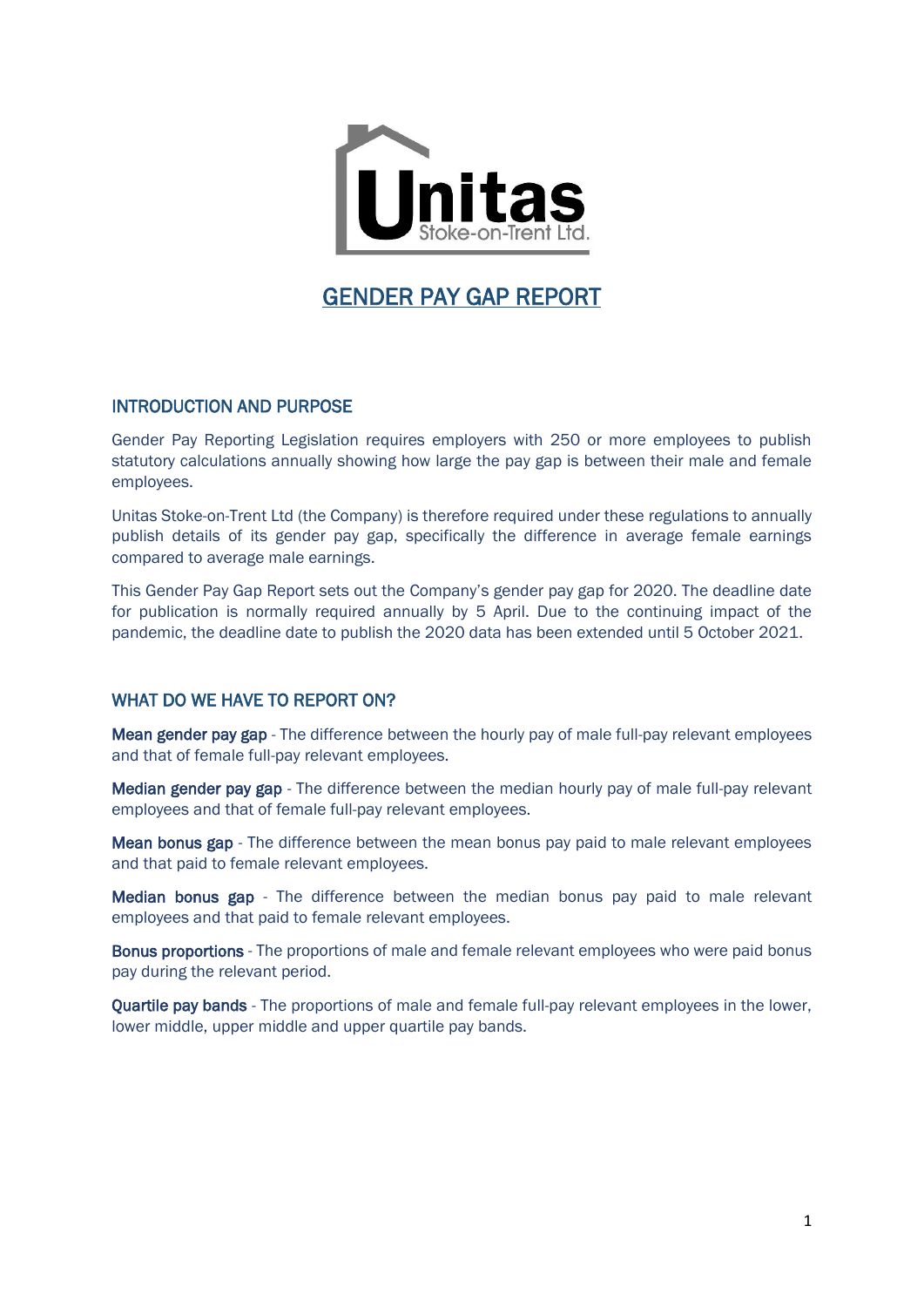# GENDER PAY GAP DATA

The snapshot date of the data used for this report is 5 April 2020. As of this date there were 466 relevant employees at the Company. In line with many other repairs and maintenance organisations Unitas' workforce has more male employees than female. The table below details the proportion of male and female employees.

| Male <sup>'</sup> | Female |  |
|-------------------|--------|--|
| 393               |        |  |
| QAO               | 1.60   |  |

## GENDER PAY GAP

On average, male employees at the Company are paid more than female employees. Below are the mean and median pay gaps for the company.

## MEAN GENDER PAY GAP

| Male Mean<br><b>Hourly Rate</b> | Female Mean<br><b>Hourly Rate</b> |  |  |  |
|---------------------------------|-----------------------------------|--|--|--|
| £15.56                          | £12.60                            |  |  |  |
| Gap 19%                         |                                   |  |  |  |

## MEDIAN GENDER PAY GAP

| <b>Male Median</b><br><b>Hourly Rate</b> | <b>Female Median</b><br><b>Hourly Rate</b> |  |  |  |
|------------------------------------------|--------------------------------------------|--|--|--|
| £14.45                                   | £11.18                                     |  |  |  |
| Gap 23%                                  |                                            |  |  |  |

### BONUS PAY

Bonus payments are not relevant to Unitas' employees

#### PROPORTION OF MALE AND FEMALE EMPLOYEES IN EACH QUARTILE

Our workforce covers a wide range of roles across the company and all are paid as per the pay scales for each grade.

|             | Upper Quartile | <b>Upper Middle</b> | Lower Middle | <b>Lower Quartile</b> |
|-------------|----------------|---------------------|--------------|-----------------------|
| <b>Male</b> | 88%            | 95%                 | 98%          | 56%                   |
| Female      | 12%            | 5%                  | 2%           | 44%                   |

Our quartile percentages show that there are more males in each quartile, which falls in line with the gender split across the company as a whole.